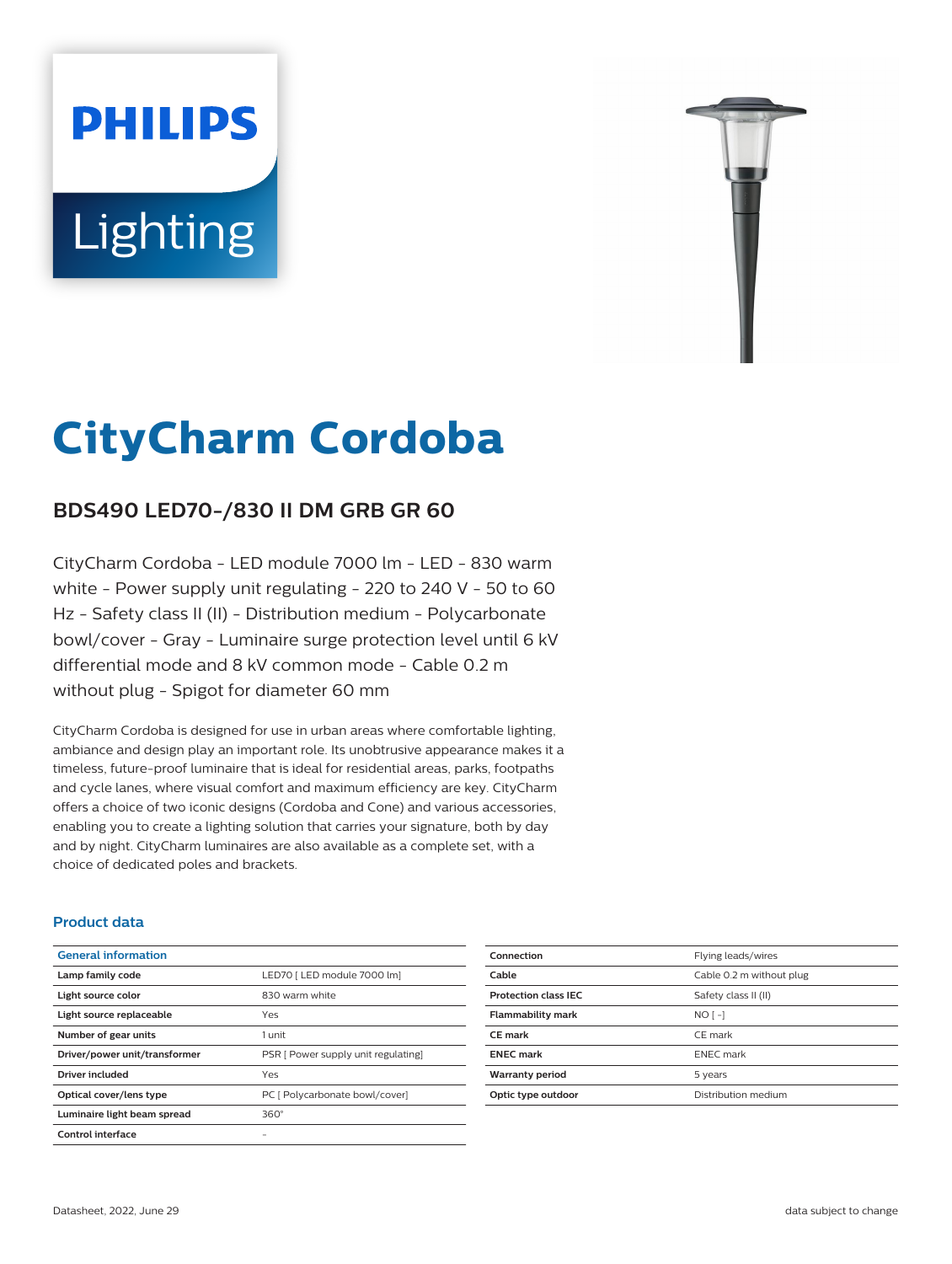## **CityCharm Cordoba**

| <b>Remarks</b>                              | * At extreme ambient temperatures the          |
|---------------------------------------------|------------------------------------------------|
|                                             | luminaire might automatically dim down to      |
|                                             | protect components                             |
| Constant light output                       | No                                             |
| Number of products on MCB of 16 A type B 10 |                                                |
| <b>EU RoHS compliant</b>                    | Yes                                            |
| Light source engine type                    | LED                                            |
| Service tag                                 | Yes                                            |
| Serviceability class                        | Class A, luminaire is equipped with            |
|                                             | serviceable parts (when applicable): LED       |
|                                             | board, driver, control units, surge protection |
|                                             | device, optics, front cover and mechanical     |
|                                             | parts                                          |
| <b>Product family code</b>                  | BDS490 [ CityCharm Cordoba]                    |
|                                             |                                                |
| <b>Light technical</b>                      |                                                |
| Upward light output ratio                   | 0.0278                                         |
| Standard tilt angle posttop                 | О°                                             |
| Standard tilt angle side entry              | О°                                             |
|                                             |                                                |
| <b>Operating and electrical</b>             |                                                |
| <b>Input Voltage</b>                        | 220 to 240 V                                   |
| <b>Input Frequency</b>                      | 50 to 60 Hz                                    |
| Inrush current                              | 45 A                                           |
| Inrush time                                 | 0.285 ms                                       |
| Power Factor (Min)                          | 0.97                                           |
|                                             |                                                |
| <b>Controls and dimming</b>                 |                                                |
| Dimmable                                    | No                                             |
|                                             |                                                |
| <b>Mechanical and housing</b>               |                                                |
| <b>Housing Material</b>                     | Aluminum                                       |
| <b>Reflector material</b>                   |                                                |
| Optic material                              | Polycarbonate                                  |
| Optical cover/lens material                 | Polycarbonate                                  |
| <b>Fixation material</b>                    | Aluminum                                       |
| <b>Mounting device</b>                      | 60 [ Spigot for diameter 60 mm]                |
| Optical cover/lens shape                    | Hemispherical                                  |
| Optical cover/lens finish                   | Clear                                          |
| Overall height                              | 530 mm                                         |
| Overall diameter                            | 555 mm                                         |
| <b>Effective projected area</b>             | $0.1124 \text{ m}^2$                           |
| Color                                       | Gray                                           |
| Dimensions (Height x Width x Depth)         | 530 x NaN x NaN mm (20.9 x NaN x NaN in)       |

| Ingress protection code                       | IP66 [ Dust penetration-protected, jet-     |
|-----------------------------------------------|---------------------------------------------|
|                                               | proof]                                      |
| Mech. impact protection code                  | IK10 [20 J vandal-resistant]                |
| <b>Surge Protection (Common/Differential)</b> | Luminaire surge protection level until 6 kV |
|                                               | differential mode and 8 kV common mode      |
| <b>Sustainability rating</b>                  |                                             |
|                                               |                                             |
| Initial performance (IEC compliant)           |                                             |
| Initial luminous flux (system flux)           | 5460 lm                                     |
| Luminous flux tolerance                       | $+/-10%$                                    |
| Initial LED luminaire efficacy                | 101 lm/W                                    |
| Init. Corr. Color Temperature                 | 3000 K                                      |
| Init. Color Rendering Index                   | 80                                          |
| Initial chromaticity                          | (0.4339, 0.4032) SDCM <5                    |
| Initial input power                           | 54 W                                        |
| Power consumption tolerance                   | $+/-10%$                                    |
| Init. Color Rendering Index Tolerance         | $+/-2$                                      |
|                                               |                                             |
| Over time performance (IEC compliant)         |                                             |
| Control gear failure rate at median useful    | 10 %                                        |
| life 100000 h                                 |                                             |
| Lumen maintenance at median useful life* L97  |                                             |
| 100000h                                       |                                             |
|                                               |                                             |
| <b>Application conditions</b>                 |                                             |
| Ambient temperature range                     | $-40$ to $+50$ °C                           |
| Performance ambient temperature Tq            | 25 °C                                       |
| <b>Maximum dim level</b>                      | Not applicable                              |
|                                               |                                             |
| <b>Product data</b>                           |                                             |
| Full product code                             | 871951420197200                             |
| Order product name                            | BDS490 LED70-/830 II DM GRB GR 60           |
| EAN/UPC - Product                             | 8719514201972                               |
| Order code                                    | 20197200                                    |
| Numerator - Quantity Per Pack                 | 1                                           |
| Numerator - Packs per outer box               | 1                                           |
| Material Nr. (12NC)                           | 912300024689                                |



**Net Weight (Piece)** 12.000 kg

**Approval and application**